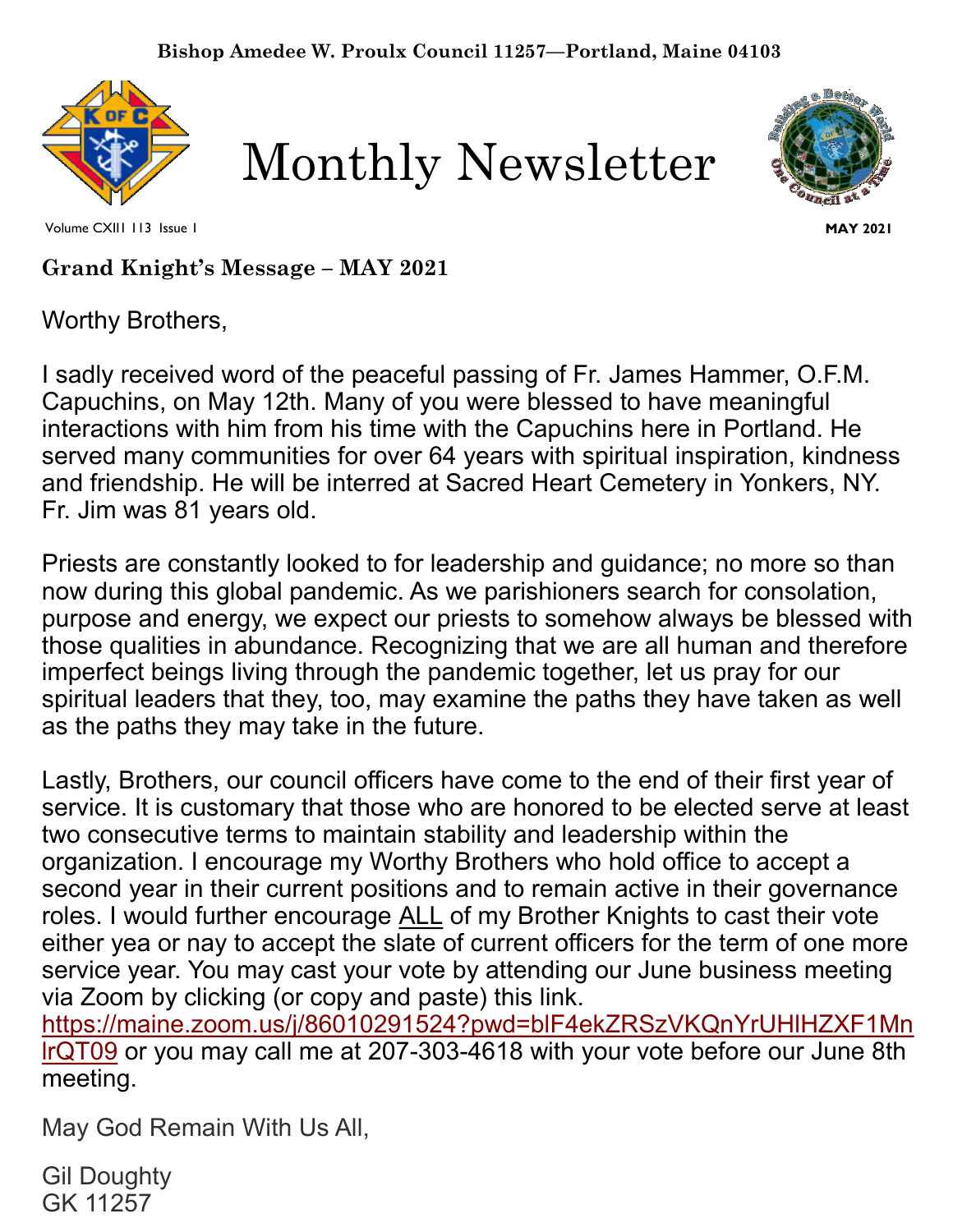#### **Call of Meeting to Order**

The MAY 11th ZOOM business meeting was called to order by GK Gil at 7:00pm. Fr. Jack lead us in prayer and GK the pledge of allegiance.

> P P P P P P P  $U$ E E V

P P P

P

| <b>Roll Call of Officers</b>   |
|--------------------------------|
| Chaplain Fr. Jack              |
| Grand Knight, G. Doughty       |
| Deputy GK, M. Pizzo            |
| Chancellor, N. Twaddel         |
| Recorder, J. Pizzo             |
| Financial Secretary, P. Rovnak |
| Treasurer, D Bergson           |
| Lecturer                       |
| Advocate, R. Leduc             |
| Warden, F. Stephens            |
| IS Guard VACANT                |
| OS Guard, D. Marzagalli        |
| 1 Yr. Trustee, J. Morin        |
| 2 Yr. Trustee, D. Pratt        |
| 3 Yr. Trustee, E. Griffin      |
| $P = Present$                  |
| $A = Absent$                   |
| $E = Excused$                  |
| $U =$ Unassigned               |
|                                |

## **Reading of Minutes of the Previous Meeting:**

Minutes from the previous meeting were motioned to accept and passed..

## **Report of Admissions Committee on Reading and voting for new members:**

**No new admissions.** 

#### **The Chaplain's Report:**

**Fr. Jack was present and participated in the meeting.**

| <b>Membership Statistics:</b><br>Council Membership:<br>Insurance Members 25<br>Associate Members 26<br>Insurance Members 1 Inactive<br>Total 52 |                |
|--------------------------------------------------------------------------------------------------------------------------------------------------|----------------|
| Of the 53 members, 11 are Honorary Life,                                                                                                         |                |
|                                                                                                                                                  |                |
| 3 Honorary and 1 is Inactive                                                                                                                     |                |
| The aging of our council:                                                                                                                        |                |
| $20 - 30 = 0$ $31 - 40 = 2$                                                                                                                      |                |
| $41 - 50 = 5$ $51 - 60 = 12$                                                                                                                     |                |
| $61 - 70 = 16$ $71 - 80 = 15$                                                                                                                    |                |
| $81 - 90 = 1$ $91 - 100 = 1$ (Leahy 94)                                                                                                          |                |
| The average age of membership 66                                                                                                                 |                |
|                                                                                                                                                  |                |
| <b>The Following Have Received</b><br><u>the Honors of the 2nd &amp; 3rd</u><br>Degrees:<br><b>NONE</b>                                          |                |
|                                                                                                                                                  |                |
| <u>The Following Have Received</u><br>the Honors of the 4th Degree:                                                                              |                |
| NONE.                                                                                                                                            |                |
| The Treasurer report: 04/30/21                                                                                                                   |                |
| BEGINNING BAL. 04/01/21 \$4,780.48                                                                                                               |                |
| <u>INCOME</u><br>DUES fm. Bro. Knight                                                                                                            | $$ -25.00$     |
| <b>TOTAL INCOME</b>                                                                                                                              | \$ 25.00       |
| <b>EXPENSES</b><br>KC Supreme Coats for Ki (\$2.628.20)<br>Seminarian donation                                                                   | $($ \$ 250.00) |
| <b>TOTAL EXPENSES</b>                                                                                                                            | $(\$2,878.20)$ |
| <b>ENDING BAL. 04/30/21</b>                                                                                                                      | \$1,927.28     |
| There was discussion about the<br>balance in our treasury and yearly<br>donations.                                                               |                |

**Bergson, Treasurer**

**Motioned to accept the report was unanimously approved.**

## **Reading of Bills and Communications:**

**NONE** 

## **The Financial Secretary Report:**

2 members past due. Have decided to maintain the membership as is for this year. 52 Members

#### **Trustee's Report**

**NONE**

**The Chancellor's Report:** 

**NONE**

### **Report of Service Program Committees:**

**Members assisted Council 101 with the Lasagna take out meal May 1st. 114 people were served. We will be doing a final take out meal in June of Lobster Roll dinner.** 

**Unfinished Business: GK Gil and Trustee Dick Pratt will represent our council at the State Convention in May.**

### **NEW BUSINESS:**

**Bro. Jim Pizzo will be doing KC flags at our deceased members gravesites in May. Also checking to see if we are doing flags at the veterans gravesites in Evergreen Cemetery as well in May.**

**Motion made and passed to donate \$250.00 to the Fr. Regan Scholarship at St. Brigid School and \$250.00 to St Vincent DePaul Soup Kitchen to help with meals for the summer. Nomination was made to retain our current officers for the coming Year. Bro. Sullivan to fill the Inside Guard Role.**

**District Deputy Report:**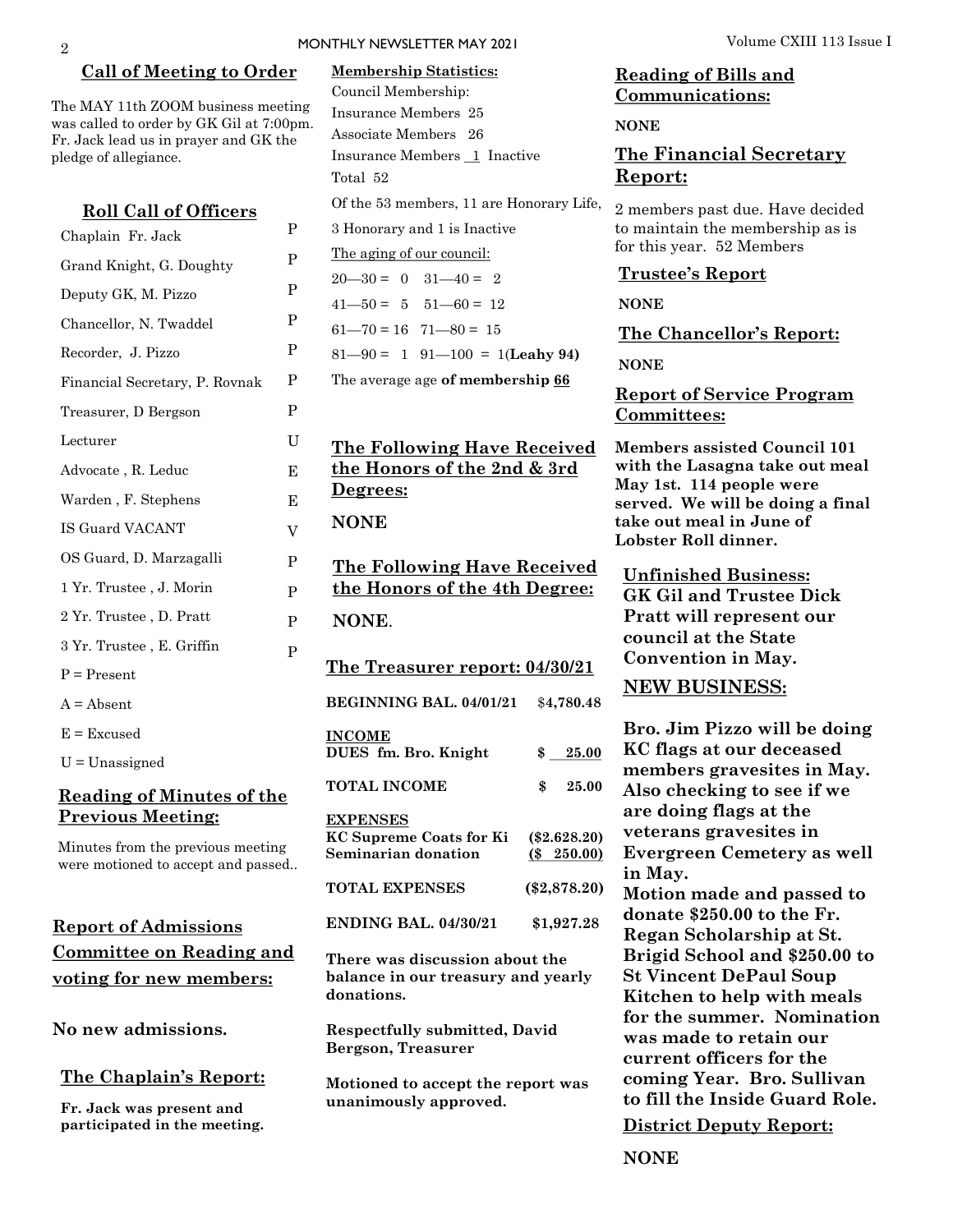3

**June 8, 2021 Final Council Business meeting via ZOOM, 7:00PM for this fraternal year ending June 30, 2021**

**June 19, 2021 Final Take out meal for the summer, Lobster Roll Dinner. If you can help out please contact DGK Mike Pizzo at phs63@aol.com or call 233-4780.** 

**We will send out a notice to members if we are asked to do placement of American Flags at the gravesites of the veterans buried in Evergreen Cemetery for memorial day.** 

| Good of the Order:                    | <b>Lecturer Report:</b>                                                             | <b>Happy Birthday Wishes to</b>        |
|---------------------------------------|-------------------------------------------------------------------------------------|----------------------------------------|
| Pray for the repose of the soul       | <b>NONE</b>                                                                         | following members:                     |
| for Fr. Jim Hammer who passed         |                                                                                     |                                        |
| away May 12, 2021.                    | <b>News of the Fourth Degree:</b>                                                   | <b>BLESSINGS &amp;</b>                 |
| Prayers are offered for the           |                                                                                     | <b>CONGRATULATIONS</b>                 |
| following members and friends         | Our 4th Degree Assembly                                                             |                                        |
| of our council:                       | 337 meets in Portland at St.                                                        | Marco Nargi<br><b>MAY 15</b>           |
| <b>Bro. George Leahy</b>              | Pius Hall on the 2nd Monday                                                         | <b>JUN 08</b>                          |
| <b>Bro. Jim Pizzo</b>                 | of the month at 7:00pm                                                              | <b>Mark Reynolds</b>                   |
| <b>Bro. Jerry Morin</b>               |                                                                                     | <b>Earl MacDonald</b><br><b>JUN11</b>  |
| <b>Bro. John Laplante</b>             | <b>COUNCIL INSURANCE</b>                                                            | <b>Pierre Corbeau</b><br><b>JUN 20</b> |
| Eleanor Bernabei wife of              | <b>AGENT</b>                                                                        | Dr. Lawrence                           |
| deceased member Domenic.              | <b>Bill Weiss 691-0867</b>                                                          | Flaherty<br><b>JUN 29</b>              |
| Connie Ryan wife of deceased          |                                                                                     |                                        |
| member Ed Ryan                        | William.weiss@KofC.org                                                              |                                        |
| Fr. Ted Corley                        |                                                                                     |                                        |
| Fr. Jim Hammer                        |                                                                                     |                                        |
| Fr. Don Bosco                         |                                                                                     |                                        |
| <b>Rovnak family</b>                  |                                                                                     |                                        |
| <b>Ramos Family</b>                   |                                                                                     |                                        |
| <u>Louise Stankiewicz</u> Mom of Bro  |                                                                                     |                                        |
| Glenn                                 |                                                                                     | <b>EDITORS NOTE:</b>                   |
| Pat Stephens wife of Br. Frank        |                                                                                     | <b>Please address omissions</b>        |
| <b>Corinne Pratt Daughter of Bro.</b> |                                                                                     | and corrections to:                    |
| <b>Dick Pratt</b>                     |                                                                                     |                                        |
|                                       |                                                                                     | <b>PP Michael Pizzo</b>                |
|                                       | f your council. We are, together, making a<br>su ana nat alugadre qotiyaly inyalyod | Email: phs63@aol.com                   |

**Tel: 207-797-6326**

unterence in our rarish and Community. If you are not already actively involved please consider the good we do and in greater numbers the more that we will be able to accomplish. I invite you to come with us on a journey to fulfillment.

**Our business meetings are held at 7:00PM in the St. Joseph's rectory conference room, 2nd Tuesday of every month (Except the months of July and August). Please review the Upcoming Events included in this newsletter and we welcome your participation and attendance.** 

## **Calendar of Events**

**A copy of our Calendar of Events for this fraternal year is available on OLOH website under KC Council 11257 or contact Program Director, Brother Michael Pizzo at phs63@aol.com or 233-4780.**